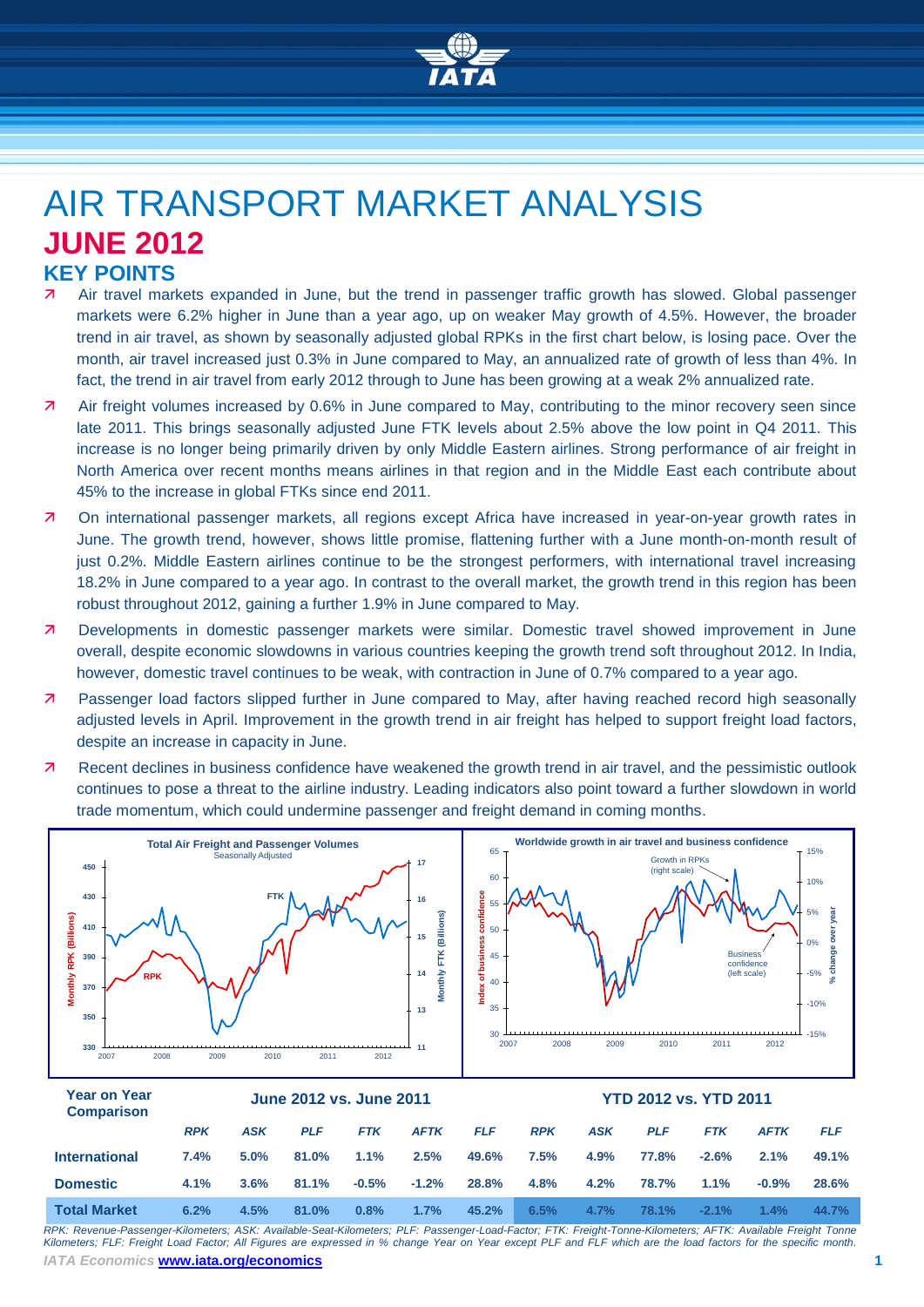## **COMPARING JUNE TO MAY**

#### **June 2012 vs. May 2012 Month on Month Comparison** *RPK ASK PLF pt FTK AFTK FLF pt* **International 0.2% 0.4% -0.3% 0.6% 0.4% 0.2% Domestic 0.6% 0.4% 0.1% 0.7% 0.3% 0.1% Total Market 0.3% 0.4% -0.1% 0.6% 0.4% 0.1%**

*Data are seasonally adjusted.*

*All figures are expressed in % change month on month except, PLF pt and*  FLF pt which are the percentage point difference between load factors of *two consecutive months.*

## **PASSENGER MARKET**

#### **International Markets**

- 7 After adjusting the air travel data for seasonal factors, passenger markets recorded an increase of 0.3% in June compared to May. Capacity expanded by 0.4% over the month, so passenger load factors fell in June compared to the previous month, by 0.1% points.
- 7 Freight markets grew in June, expanding 0.6% compared to May. Although capacity also increased over the month, it was less than the improvement in demand, pushing freight load factors up slightly, by 0.1% points in June compared May.



- **7** The trend in international passenger travel made little progress in June, increasing only 0.2% on the previous month. Compared to a year ago, however, the market grew by a strong 7.4% in June, up on May, with all regions except Africa strengthening.
- European airlines experienced strong growth in June, increasing by 7.3% compared to the same month last year, well above the May result. Furthermore, the seasonally adjusted trend also shows a rebound in growth, with the market increasing by 1.7% in June compared to May. The growth trend started to flatten in recent months, which is consistent with the persisting economic weakness throughout much of the continent, so the improved performance in June could be a result of volatility, rather than a legitimate reacceleration in international traffic in Europe.
- International passenger travel on Latin American airlines increased significantly in June compared to a year ago, by 11.2%. However, the trend in international travel had slowed in 2012, increasing at a 2% annualized rate from

early 2012 through to May. In June, the growth was solid compared to May, 1.3%, but once again this month's performance may not be reflecting more than volatility, with Latin America's economies expanding at a lower rate in light of the persisting European crisis.

 Asia/Pacific airlines experienced an increase in international travel in June compared to a year ago, by 6%. This result was only slightly up on May, and in fact the month-on-month trend indicates a small decline in the market, by 0.1%. This is now the second month of negative trend, putting on hold the upward momentum in growth which had commenced at the end of 2011.

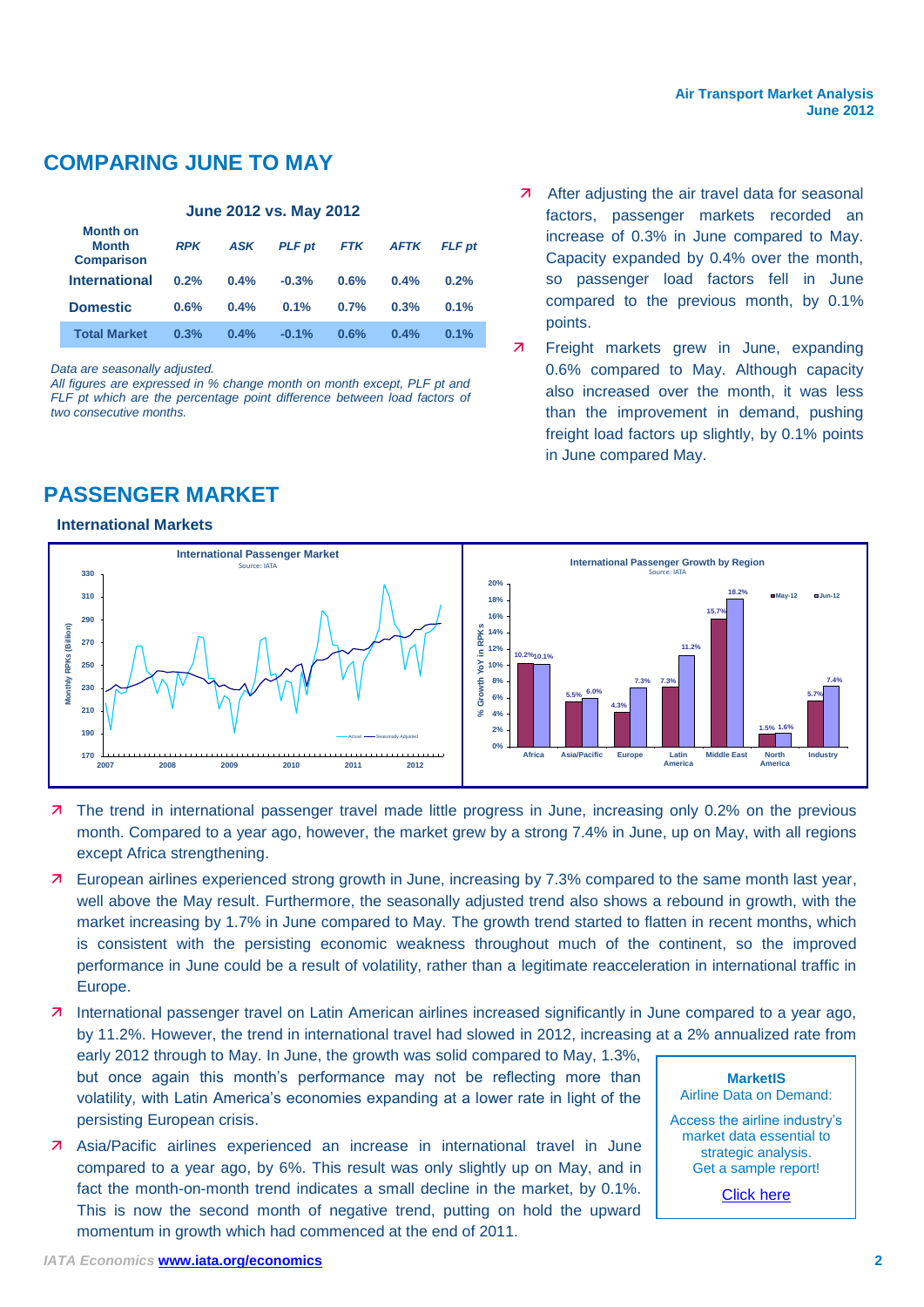7 International load factors fell for the second consecutive month in June, declining 0.3% points compared to May. This slip follows a period of strong increase, which had pushed seasonally adjusted load factors to pre-recession highs in April. In June, despite an increase in international travel compared to May, the expansion in capacity was greater, pushing load factors to fall further away from recent highs.



#### **Domestic Market**



- On domestic passenger markets, India's domestic travel fell sharply in June compared to May, contracting by 0.7% year-on-year. This is the second month of weak year-on-year growth, and the trend in growth continues to be flat since the start of 2012.
- Japan's domestic market continues to show no growth. There were signs of post-earthquake recovery toward the end of 2011, but that expansion lost steam in 2012 and the market remains more than 8% smaller than prior to the disaster. The 10.4% year-on-year growth result for June is entirely due to growth in the second half of 2011.
- **7** The downward trend in domestic load factors persists, despite some pickup in June compared to May, where an improvement in demand helped load factors gain slightly, by 0.1%. Weakness in domestic travel demand since the start of 2012 has been placing downward pressure on load factors for several months.

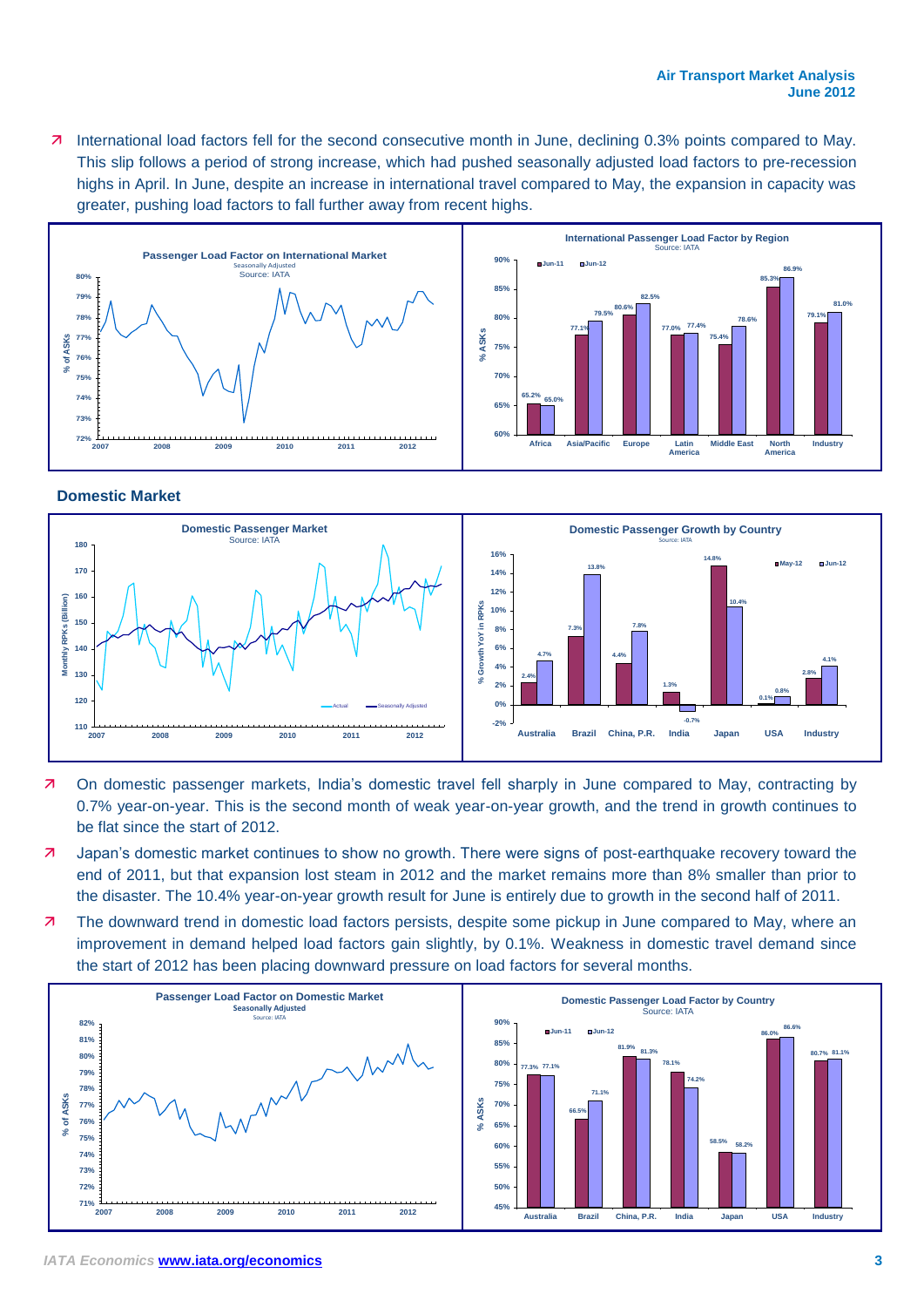#### **Total Market (Domestic + International)**



### **FREIGHT MARKET**

#### **International Market**



7 The trend for international air freight was positive in June, improving further on the lows of Q4 2011. The positive trend has been consistent with improvements in business and consumer confidence seen earlier in the year. In the most recent months, however, business confidence has started to soften as has growth in world trade, and a continuation in this trend could threaten the recovery in demand for air freight in coming months. The international air freight market was 1.1% larger in June than the same month last year, and the month-on-month trend was also positive, increasing 0.6% in June compared to May.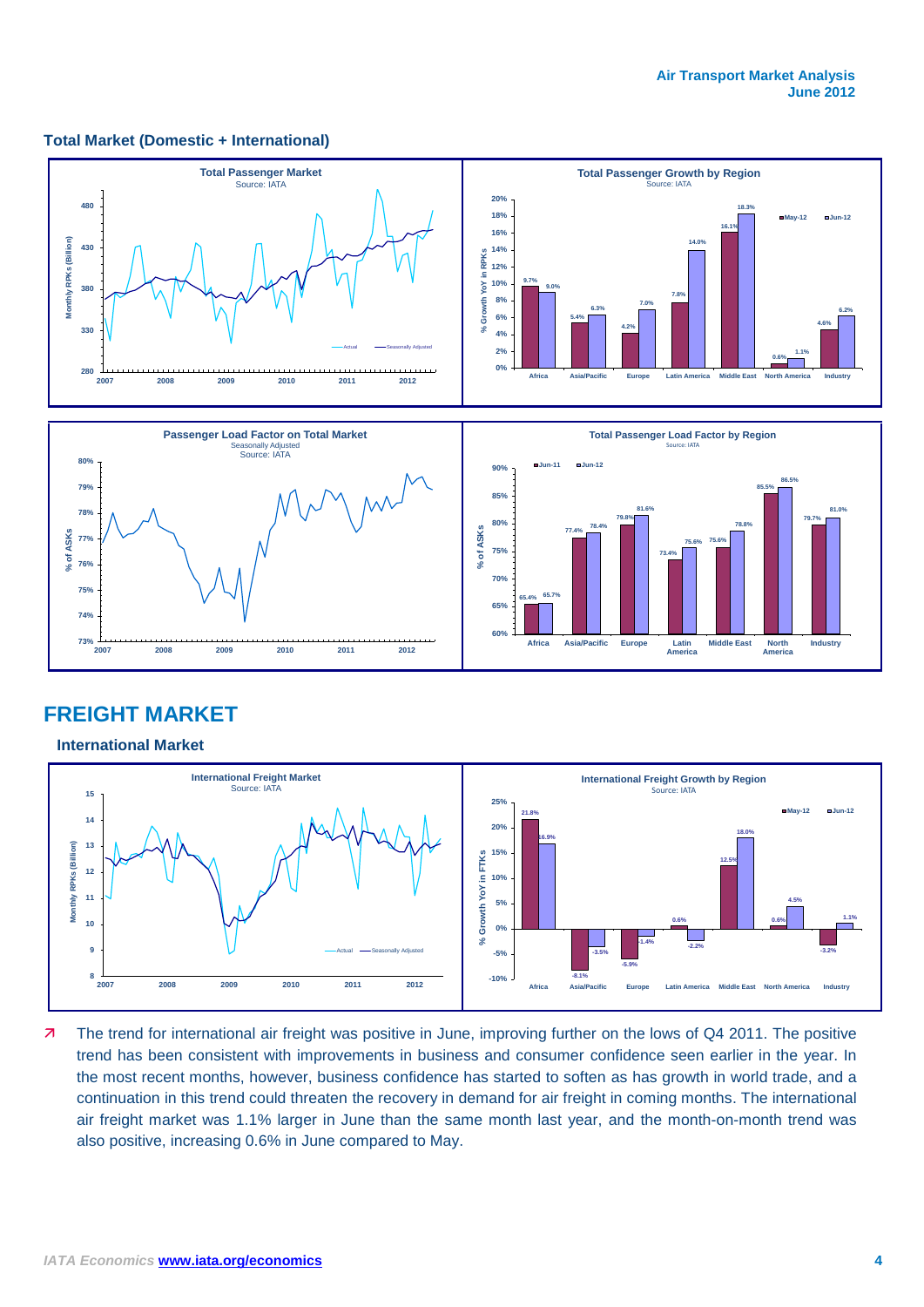#### **Air Transport Market Analysis June 2012**



#### **Total Market**





- 71 The trend in total air freight continues to show improvement, with an increase of 0.6% in global FTKs in June compared to May. This brings seasonally adjusted June FTK levels more than 3% above the low point in Q4 2011. Moreover, air freight also expanded slightly compared to a year ago, with a 0.8% increase in June.
- This increase is no longer being primarily driven by only Middle Eastern airlines. Strong performance of air freight in North American over recent months means airlines in that region and in the Middle East each contribute about 45% each to the increase in global FTKs since end 2011. Air freight carried by Asia/Pacific airlines, the largest share of the air cargo market, is now responsible for only about 2% of the improvement to date.
- Air freight load factors improved slightly in June month-on-month, on the back of the improvement in demand, maintaining levels above the 2011 year-end lows. Middle Eastern and North American airlines have benefited the improvements in air freight demand, both regions increasing load factors on a year ago.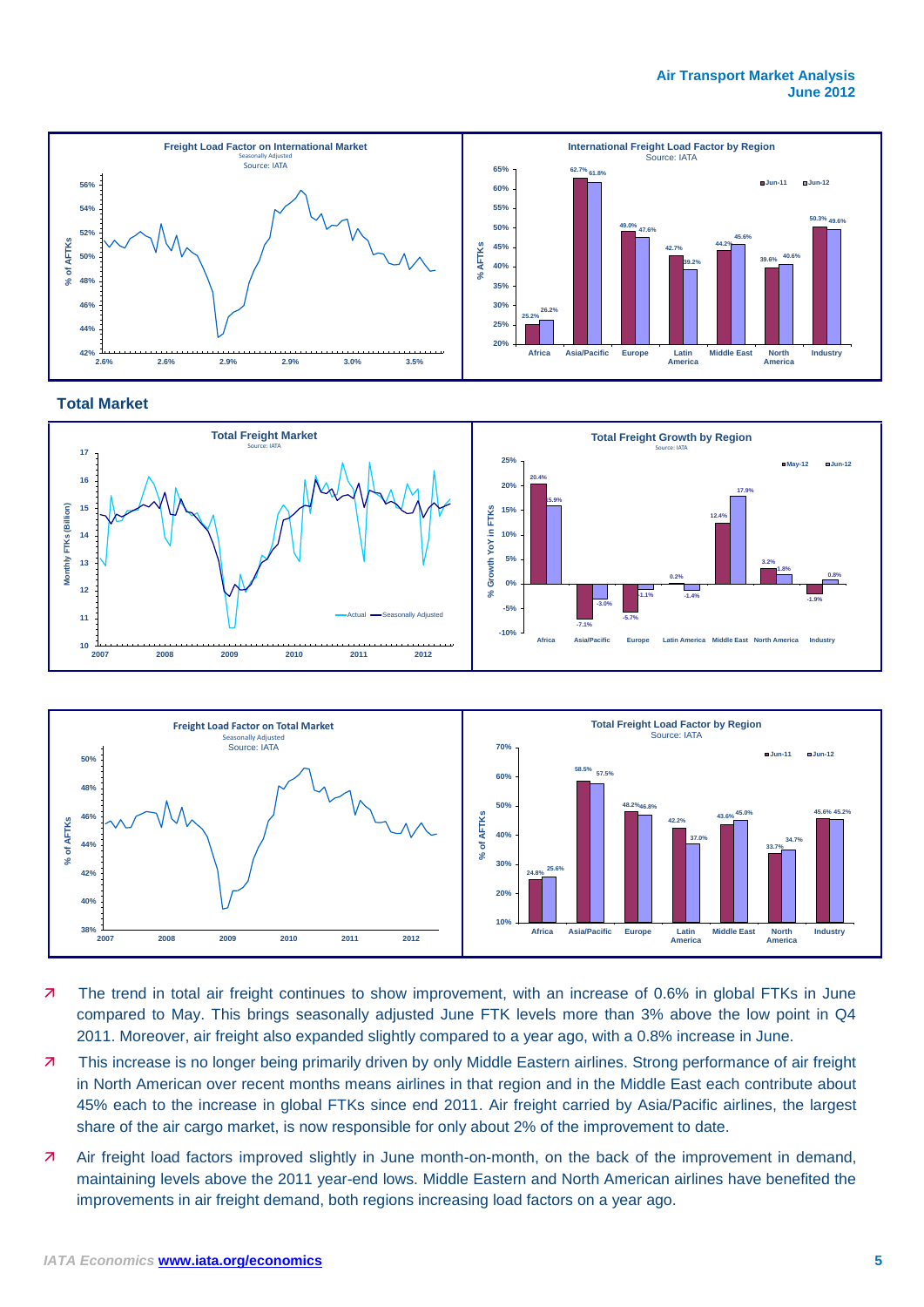### **ANNEX**

| <b>Year on Year</b><br><b>Comparison</b> |            |            |            | Jun 2012 vs. Jun 2011 |             |            | <b>YTD 2012 vs. YTD 2011</b> |            |            |            |             |            |  |
|------------------------------------------|------------|------------|------------|-----------------------|-------------|------------|------------------------------|------------|------------|------------|-------------|------------|--|
|                                          | <b>RPK</b> | <b>ASK</b> | <b>PLF</b> | <b>FTK</b>            | <b>AFTK</b> | <b>FLF</b> | <b>RPK</b>                   | <b>ASK</b> | <b>PLF</b> | <b>FTK</b> | <b>AFTK</b> | <b>FLF</b> |  |
| <b>Africa</b>                            | 10.1%      | 10.6%      | 65.0%      | 16.9%                 | 12.2%       | 26.2%      | 10.5%                        | 9.7%       | 64.9%      | 11.2%      | 11.3%       | 26.1%      |  |
| <b>Asia/Pacific</b>                      | 6.0%       | 2.9%       | 79.5%      | $-3.5%$               | $-2.0%$     | 61.8%      | 7.0%                         | 4.5%       | 77.3%      | $-7.1%$    | $-1.7%$     | 59.3%      |  |
| <b>Europe</b>                            | 7.3%       | 4.9%       | 82.5%      | $-1.4%$               | 1.7%        | 47.6%      | 6.5%                         | 3.8%       | 78.6%      | $-4.3%$    | 1.2%        | 48.1%      |  |
| <b>Latin America</b>                     | 11.2%      | 10.7%      | 77.4%      | $-2.2%$               | 6.6%        | 39.2%      | 10.0%                        | 8.2%       | 78.3%      | $-0.4%$    | 3.9%        | 39.5%      |  |
| <b>Middle East</b>                       | 18.2%      | 13.4%      | 78.6%      | 18.0%                 | 14.3%       | 45.6%      | 18.1%                        | 12.9%      | 77.5%      | 14.8%      | 14.0%       | 45.2%      |  |
| <b>North America</b>                     | 1.6%       | $-0.3%$    | 86.9%      | 4.5%                  | 2.0%        | 40.6%      | 2.3%                         | 0.5%       | 80.2%      | $-1.2%$    | 1.0%        | 41.0%      |  |
| <b>International</b>                     | 7.4%       | 5.0%       | 81.0%      | 1.1%                  | 2.5%        | 49.6%      | 7.5%                         | 4.9%       | 77.8%      | $-2.6%$    | 2.1%        | 49.1%      |  |
| <b>Australia</b>                         | 4.7%       | 5.0%       | 77.1%      |                       |             |            | 3.3%                         | 3.3%       | 77.0%      |            |             |            |  |
| <b>Brazil</b>                            | 13.8%      | 6.5%       | 71.1%      |                       |             |            | 9.5%                         | 11.2%      | 68.7%      |            |             |            |  |
| China P.R.                               | 7.8%       | 8.7%       | 81.3%      |                       |             |            | 9.3%                         | 10.8%      | 80.5%      |            |             |            |  |
| India                                    | $-0.7%$    | 4.5%       | 74.2%      |                       |             |            | 5.1%                         | 6.9%       | 75.1%      |            |             |            |  |
| Japan                                    | 10.4%      | 10.9%      | 58.2%      |                       |             |            | 7.1%                         | 1.9%       | 59.4%      |            |             |            |  |
| <b>US</b>                                | 0.8%       | 0.1%       | 86.6%      |                       |             |            | 1.3%                         | 0.3%       | 82.8%      |            |             |            |  |
| <b>Domestic</b>                          | 4.1%       | 3.6%       | 81.1%      | $-0.5%$               | $-1.2%$     | 28.8%      | 4.8%                         | 4.2%       | 78.7%      | 1.1%       | $-0.9%$     | 28.6%      |  |
| <b>Africa</b>                            | 9.0%       | 8.6%       | 65.7%      | 15.9%                 | 12.1%       | 25.6%      | 9.1%                         | 8.2%       | 65.7%      | 10.4%      | 11.3%       | 25.5%      |  |
| <b>Asia/Pacific</b>                      | 6.3%       | 4.9%       | 78.4%      | $-3.0%$               | $-1.3%$     | 57.5%      | 7.4%                         | 6.1%       | 77.0%      | $-6.5%$    | $-1.2%$     | 55.1%      |  |
| <b>Europe</b>                            | 7.0%       | 4.6%       | 81.6%      | $-1.1%$               | 1.8%        | 46.8%      | 6.4%                         | 3.6%       | 77.8%      | $-4.0%$    | 1.3%        | 47.2%      |  |
| <b>Latin America</b>                     | 14.0%      | 10.6%      | 75.6%      | $-1.4%$               | 12.5%       | 37.0%      | 10.5%                        | 9.9%       | 75.2%      | $-0.5%$    | 6.1%        | 37.3%      |  |
| <b>Middle East</b>                       | 18.3%      | 13.6%      | 78.8%      | 17.9%                 | 14.2%       | 45.0%      | 18.4%                        | 13.2%      | 77.7%      | 14.7%      | 13.8%       | 44.5%      |  |
| <b>North America</b>                     | 1.1%       | $-0.1%$    | 86.5%      | 1.8%                  | $-1.0%$     | 34.7%      | 1.7%                         | 0.4%       | 81.9%      | $-0.4%$    | $-0.8%$     | 34.9%      |  |
| <b>Total Market</b>                      | 6.2%       | 4.5%       | 81.0%      | 0.8%                  | 1.7%        | 45.2%      | 6.5%                         | 4.7%       | 78.1%      | $-2.1%$    | 1.4%        | 44.7%      |  |

*RPK: Revenue-Passenger-Kilometers; ASK: Available-Seat-Kilometers; PLF: Passenger-Load-Factor; FTK: Freight-Tonne-Kilometers; AFTK: Available Freight Tonne Kilometers; FLF: Freight Load Factor;* 

*All Figures are expressed in % change Year on Year except PLF and FLF which are the load factors for the specific month.*